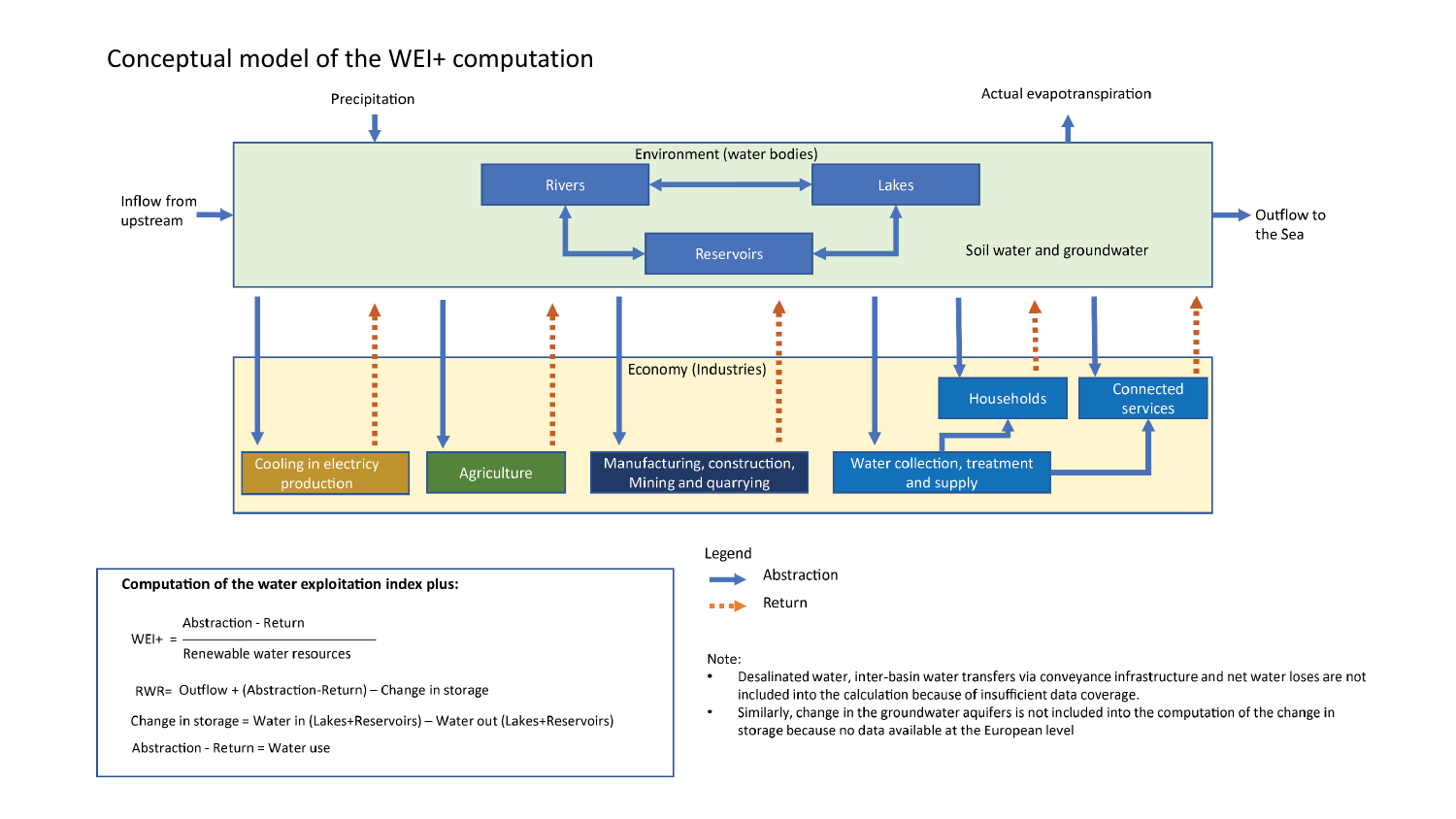

## **Main data sources for estimation the water exploitation index plus (WEI+)**

Legend

Abstraction

**Return** 

NOTE: Water return from agriculture and manufacturing industry of which is not connected to sewerage network is estimated by applying modulation coefficients. Data references to the modulation coeffiencts are given in the Table-1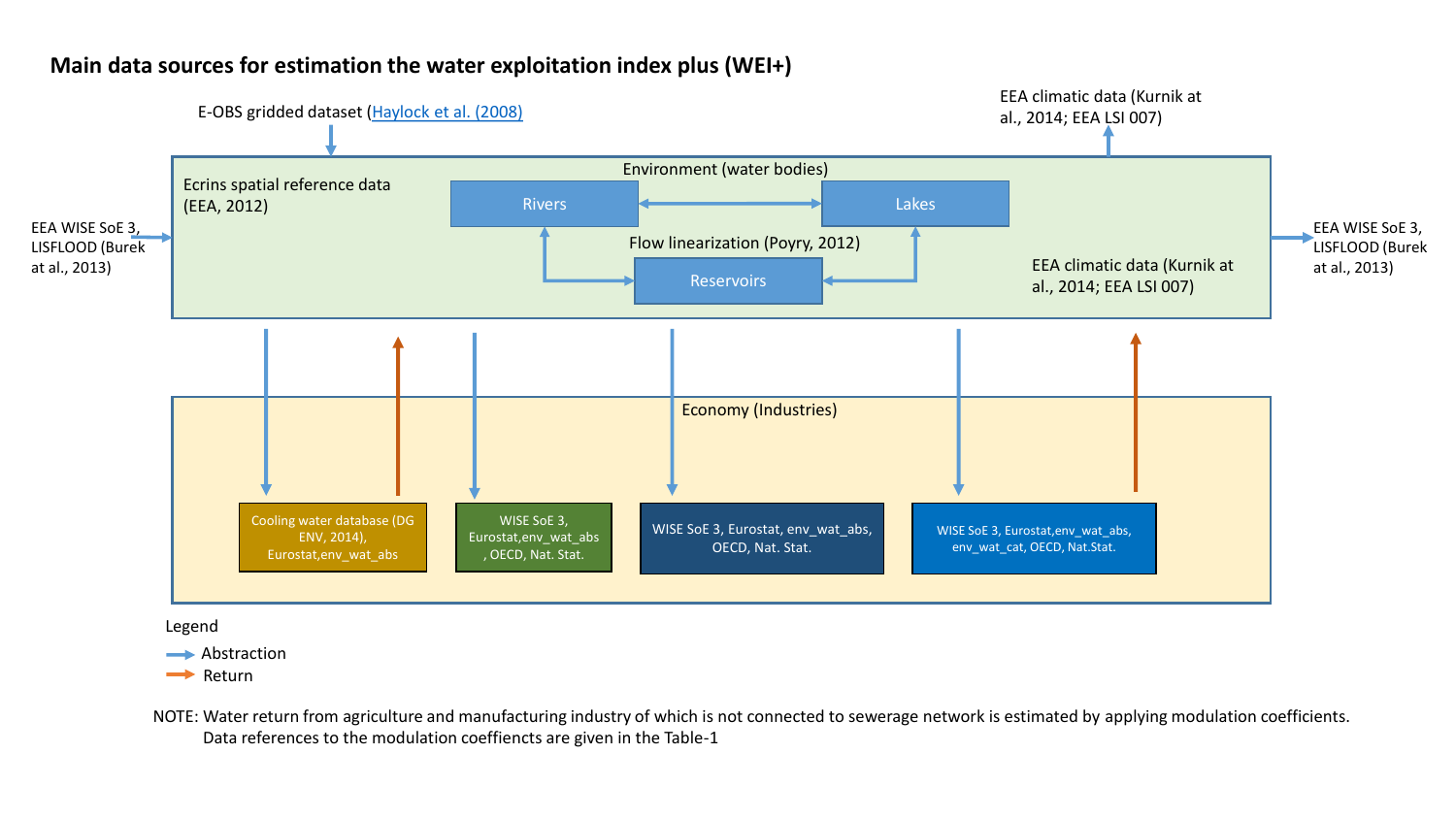

## Availability on streamflow data (total volume of runoff)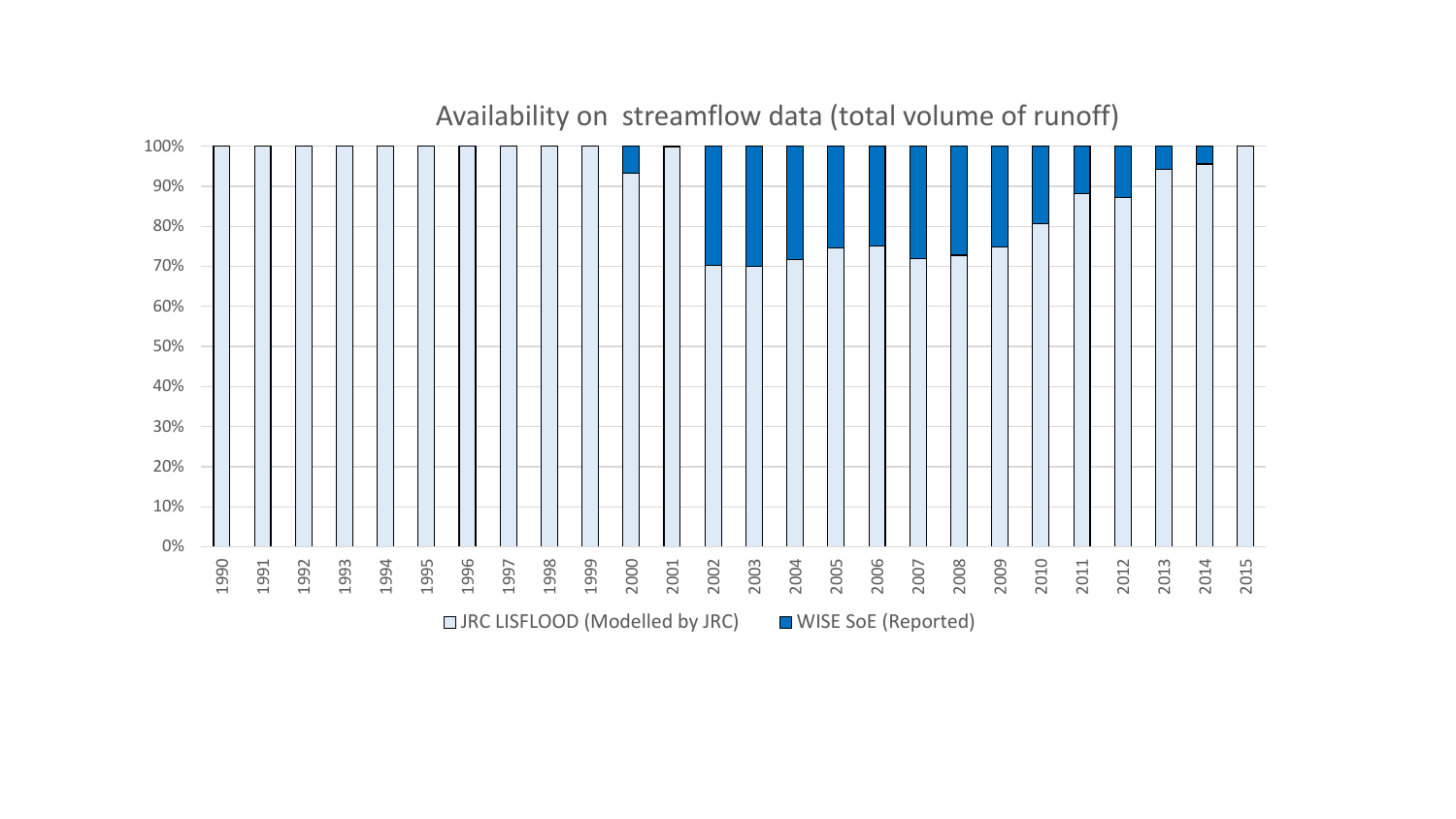